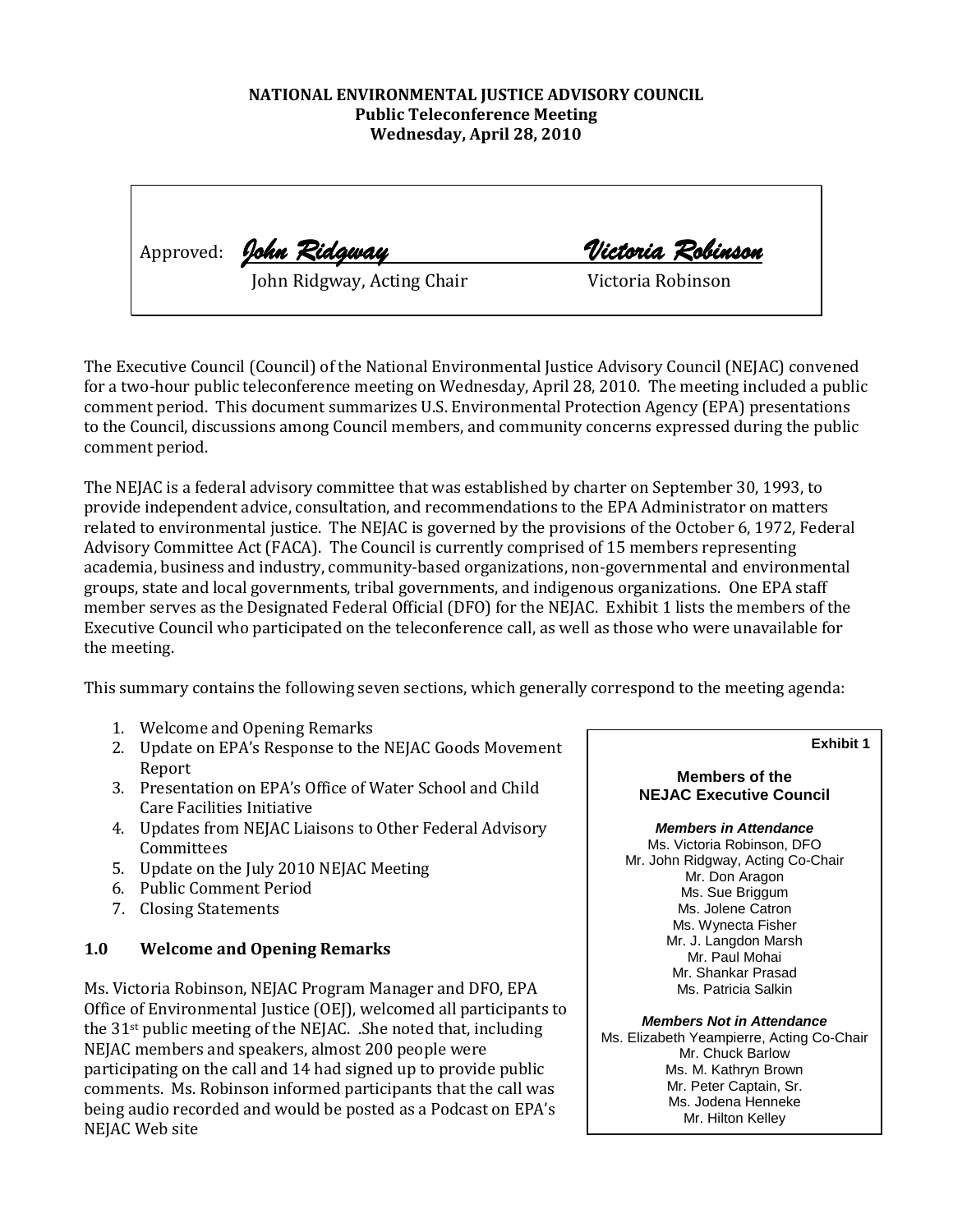[\(www.epa.gov/compliance/environmentaljustice/nejac/\)](http://www.epa.gov/compliance/environmentaljustice/nejac/), along with a written transcript and summary of the meeting, within a few weeks.

Ms. Robinson noted that Ms. Elizabeth Yeampierre, Acting Co-Chair of the NEJAC and Executive Director of UPROSE, Inc., was unable to participate in the teleconference and had sent her regrets and regards to meeting participants. Ms. Robinson then introduced Mr. John Ridgway, Manager of the Information Management and Communications Section at the Washington State Department of Ecology, who would serve as Acting Co-Chair for the meeting.

Mr. Ridgway welcomed everyone in attendance and reviewed the meeting agenda.

Mr. Aaron Bell, Environmental Protection Specialist, OEJ, conducted a roll call. He confirmed that enough members were present to establish a quorum (as required under FACA) and, therefore, the meeting could proceed.

## **2.0 Update on EPA's Response to the NEJAC Goods Movement Report**

Ms. Gay MacGregor, Senior Policy Advisor, EPA Office of Air and Radiation (OAR), Office of Transportation and Air Quality (OTAQ), stated that the Agency's response to the NEJAC's Goods Movement report was an effort jointly led by OTAQ and EPA Regions 9 and 10. She indicated that, since her presentation to the Council about the response process at the NEJAC meeting in January 2010, the EPA response team had expanded to include the Office of Air Quality Planning and Standards (OAQPS), Office of Research and Development (ORD), OEJ, Office of Federal Activities, Office of Federal Enforcement, and Office of Policy.

Ms. MacGregor explained that the response team had grouped the NEJAC's recommendations into subcategories similar to those used in the Council's Goods Movement report, and that a designated lead office was responsible for gathering responses for each subcategory or set of recommendations. She noted that, in some cases, the response effort involved coordination with other agencies. She announced that the Agency was targeting Summer 2010 for completion of the responses and committed to providing a progress update at the next NEJAC meeting in July 2010.

Following Ms. MacGregor's introduction, several EPA representatives provided updates on the Agency's responses to the NEJAC's recommendations. They referred to the Powerpoint presentation, "Update – EPA's Progress in Responding to the NEJAC Goods Movement Report," which had been distributed to the NEJAC members and pre-registered participants prior to the teleconference call. Sections 2.1 through 2.8 highlight EPA's updates on responses to recommendations on Community Facilitated Strategies; Health Research and Data Gaps; Regulatory and Enforcement Mechanisms; Land Use, Planning, and Environmental Review; Environmental Planning, Performance, and Management; Resources, Incentives, and Financing; Communication; and Next Steps, respectively. A summary of the follow-up discussion among NEJAC members is presented in Section 2.9.

**Community Facilitated Strategies.** Mike Bandrowski, Chief of the Air Toxics, Radiation, and Indoor Air Office, EPA Region 9, indicated that the Agency was working with communities on a variety of projects. As an example, he described the Community Action for a Renewed Environment (CARE) program, on which he said the Agency spent more than \$2.5 million over the last 5 years on community-based projects related to goods movement.

Mr. Richard Grow, Project Lead, EPA Region 9, stated that, following the Conference on Environmental Justice, Air Quality, Goods Movement, and Green Jobs; and the NEJAC meeting in New Orleans in January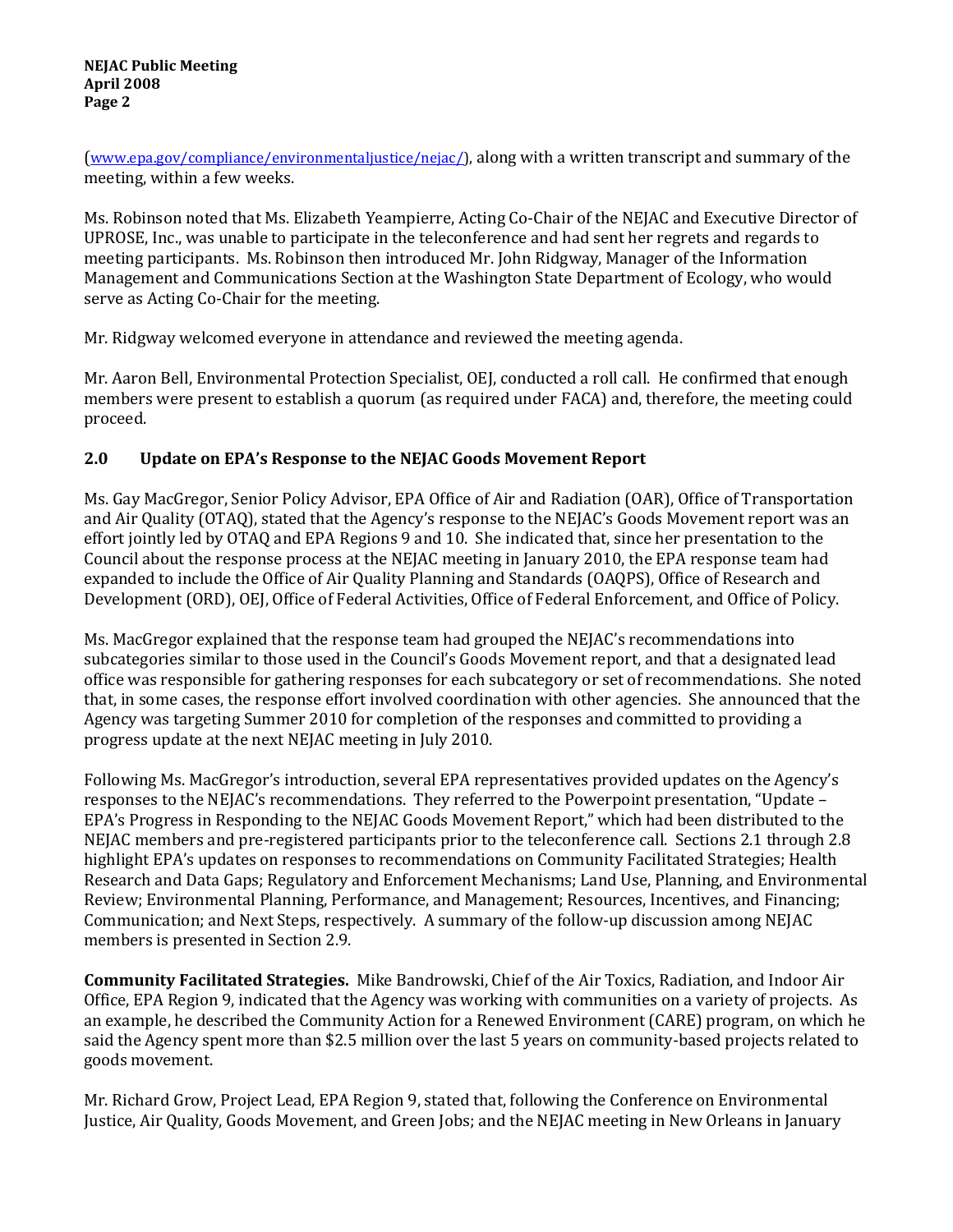2010, EPA took an inventory of community projects that were initiated by community-based organizations, involved multiple stakeholders, and included capacity building around the issue of goods movement. He reported that EPA identified 18 such projects around the country, representing each of the 10 EPA Regions. Acknowledging overlaps, he stated that nine projects demonstrated application of community facilitated strategies, eight were examples of collaborative governance, nine were CARE-funded projects, and two were Environmental Justice Showcase Communities. Mr. Grow mentioned the West Oakland Environmental Indicators Project (Oakland California) and the Harembee House Project (Savannah, Georgia) as examples of community facilitated strategies; and the New Haven, Connecticut project, as an example of collaborative governance. He recognized that there were opportunities to develop a more refined matrix but invited feedback from the NEJAC in the meantime.

Mr. Bandrowski echoed Mr. Grow's request for input from the NEJAC, specifically on the matrix of EPA's activities and projects in communities as related to goods movement; and how the Agency can enhance its grant program for communities. He added that EPA was considering ways to leverage other existing community-based grant programs to increase funding for goods movement projects.

Ms. Elizabeth Adams, Environmental Justice Program, EPA Region 9, noted that the NEJAC's recommendation for EPA Regional offices to identify the nexus between goods movement centers in their regions and environmental justice communities closely resembled two goals of EPA's Environmental Justice Executive Steering Committee, namely, (1) to identify disproportionately impacted communities near goods movement centers; and (2) to identify the major goods movement centers in each region. Ms. Adams reported that the majority of EPA Regions had identified, or were in the process of identifying, impacted communities near ports, highways, and goods movement centers and associated transportation corridors. She explained that this information would help the regions identify communities on which to focus.

Ms. Robinson described EJView, a Web-based Geographic Information System (GIS) that upgrades EPA's former Environmental Justice Geographic Assessment Tool, which she said had been online and available to the public since 2003 or 2004. She stated that EJView overlays socio-demographic layers with environmental data taken from various public EPA databases related to enforcement, permitting, and Toxics Release Inventory (TRI)-reporting. She reported that the new interface was in the final stages of development and would be available to the public some time in May 2010. She noted that this timeframe coincided with upgrades to EPA's Web site.

**Health Research and Data Gaps.** Ms. MacGregor noted that, although the representative from EPA's Office of Research and Development (ORD) was not present at the meeting, she would forward any questions related to EPA's response to health and research data gaps to the appropropriate ORD staff. She referred to 40 community monitors that EPA was deploying as part of its efforts to regulate nitrogen dioxide ( $NQ<sub>2</sub>$ ) and noted that ORD was engaged in several studies on the impacts of goods movement on neighborhoods.

Ms. MacGregor mentioned a few examples of such studies, including one involving the effects of roadway and urban pollution on children's health. She also reported that ORD was working with EPA Region 5 on air monitoring near a rail yard center in Chicago, Illinois. That project, she explained, involved a car that can measure pollution. She also described a Memphis Barge Emissions Study that was being conducted in EPA Region 4 using a community-scale toxics monitoring grant.

Ms. MacGregor stated that the Agency was coordinating across offices to develop a consolidated Air Toxics Strategy that would bring together air toxics work that is currently "scattered" throughout the Agency. She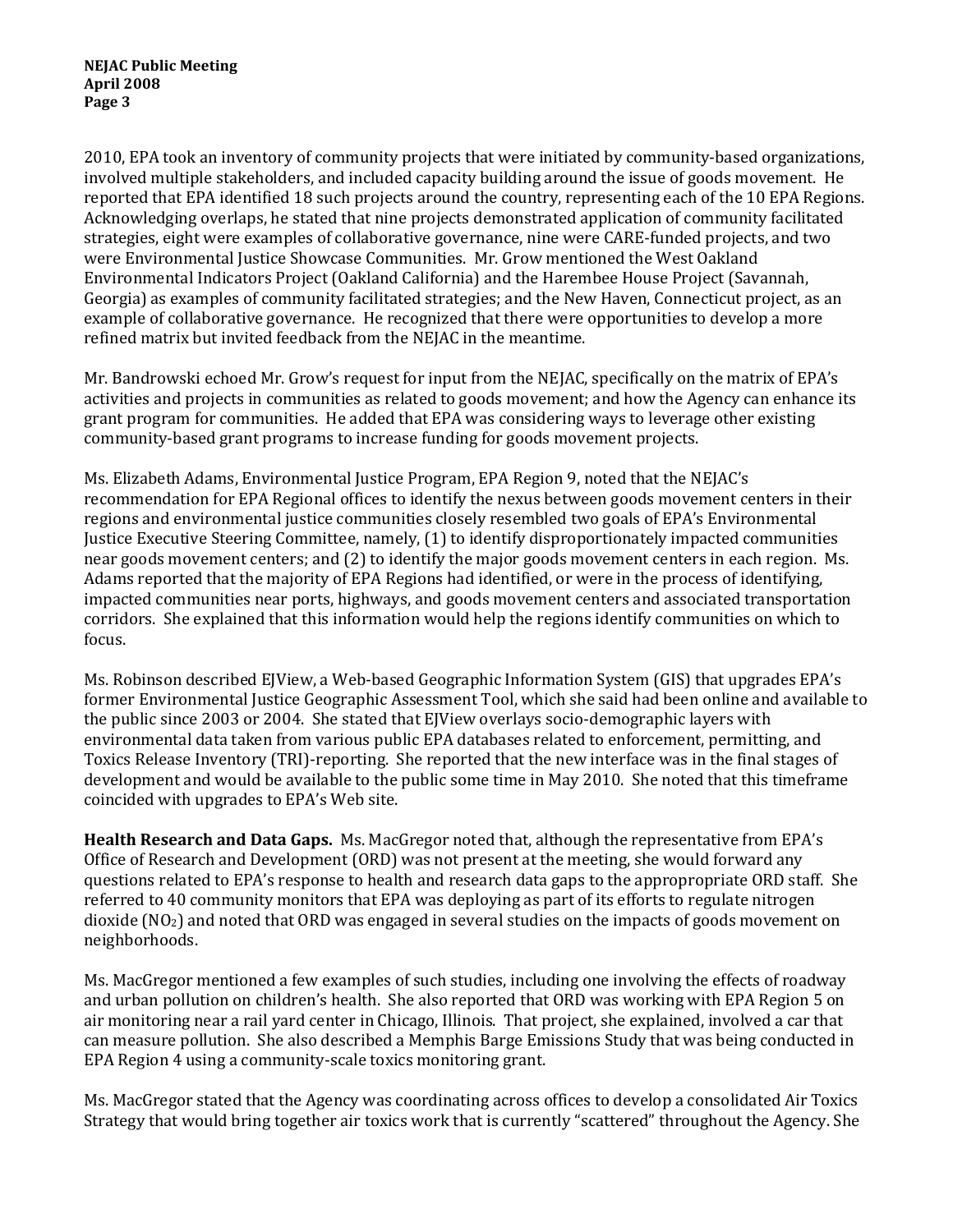**NEJAC Public Meeting April 2008 Page 4**

also noted that ORD was evaluating data generated by other Agencies to fill data gaps.

**Regulatory and Enforcement Mechanisms.** Ms. MacGregor provided the following update on EPA's efforts to address the NEJAC's recommendations on regulatory and enforcement mechanisms:

- The International Maritime Organization approved EPA's proposal for an Emission Control Area (ECA) to lower sulfur in fuel within 200 miles of U.S. and Canadian coastal waters in March 2010. She reported that it would go into effect in July 2010. She reported the positive impact of the ECA and PM reductions on inland areas.
- The International Civil Aviation Organization adopted more stringent standards for jet aircraft in February 2010.
- EPA is working with the Federal Aviation Administration (FAA) and the International Civil Aviation Organization (ICAO) to develop certification requirements for PM standards by 2013.
- The Office of Enforcement and Compliance Assurance (OECA) is continuing to explore the use of Supplemental Environmental Projects (SEPs) to reduce emissions in communities.
- OECA is also continuing to address emissions from major sources, including goods movement centers. As an example, she described a recent project in Houston that involved a fly-over and fenceline monitoring to identify benzene "hot spots," followed by enforcement actions against several industrial facilities.

**Land Use, Planning, and Environmental Review.** Ms. MacGregor stated that, as recommended by the Goods Movement Work Group, the Agency was committed to developing a letter to the Department of Transportation requesting a revision to the Interim Guidance on Air Toxics Analysis in National Environmental Protection Act (NEPA) documents. She reported that EPA had issued internal guidance for NEPA reviewers on dealing with impacts associated with diesel emissions. Finally, she said that EPA was developing guidance for completing quantitative PM hot spot analyses for highway and transit projects receiving federal funds.

**Environmental Planning, Performance, and Management.** Ms. MacGregor referred to EPA's Ports Air Quality Plan which, she said, was recently updated in March 2010 and includes the following three themes:

- 1. Climate and improving air quality.
- 2. Environmental justice and healthy communities.
- 3. Global environment.

She explained that EPA was also engaged in creating an Agency-wide awareness of NEJAC's Goods Movement report and the impact of goods movement on communities. She referred to a recent briefing with EPA's Air Division Directors and the Office of Air Enforcement to discuss the report and said that the new group of Regional Administrators would also be briefed in July 2010. She added that efforts were underway to ensure that other EPA offices understand the NEJAC's recommendations and take steps to incorporate them into their program planning.

**Resources, Incentives, and Financing.** Ms. MacGregor noted that EPA had been engaged in diesel reduction projects for several years, through the Agency's Diesel Emissions Reduction Grants. She presented the following three examples of projects that have generated positive results in affected communities:

• Houston-Galveston Area Council for a bridge loan program to support clean drayage transportation (\$9 million grant).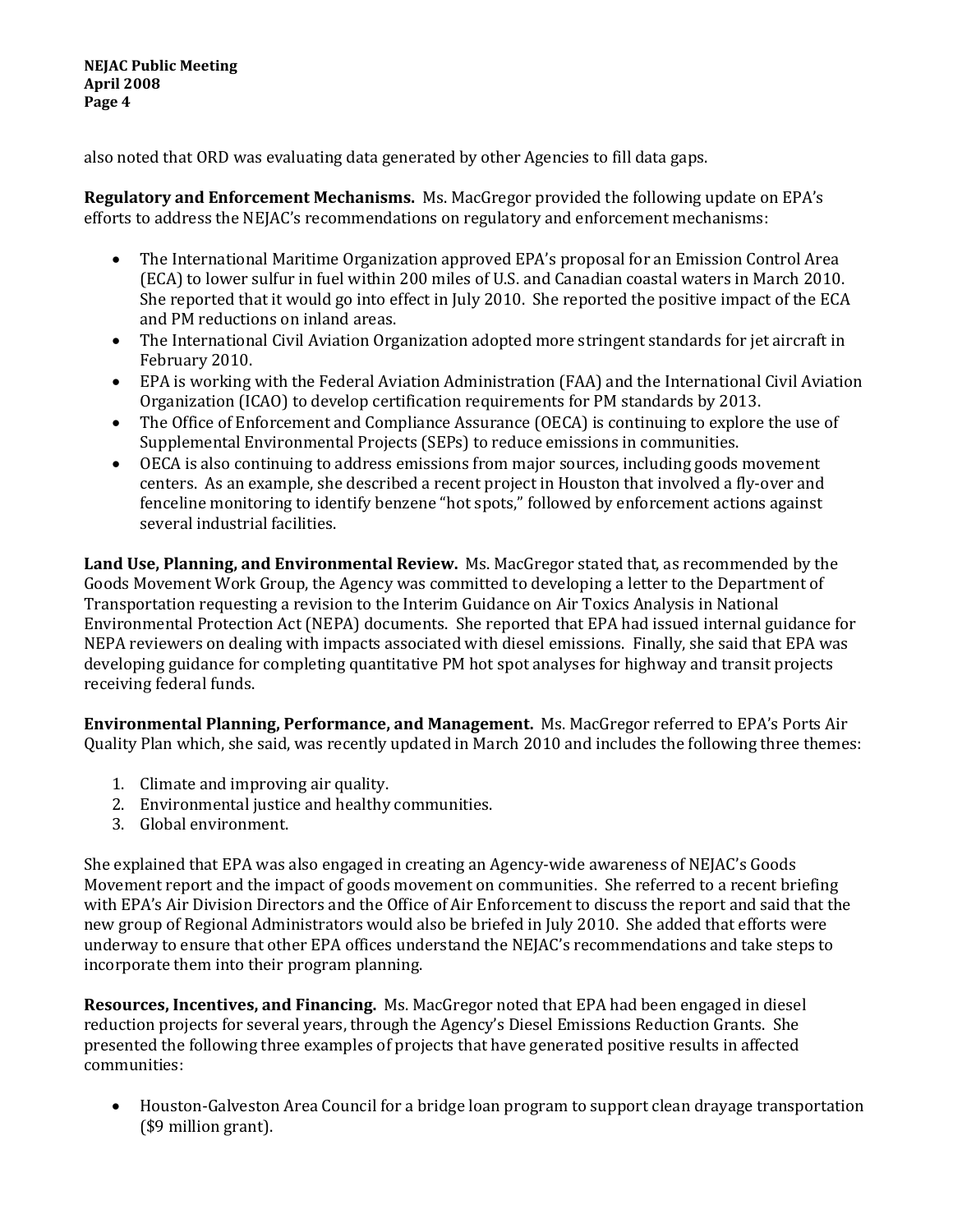#### **NEJAC Public Meeting April 2008 Page 5**

- Louisville/Jefferson County Metro Government project to establish a revolving loan program for non-road diesel equipment to replace, re-power or retrofit older diesel equipment (\$2 million grant).
- Cascade Sierra Solutions revolving load fund designed to help facility owners and operators leaseto-own new, clean, SmartWay-certified tractors and trailers with idling reduction technologies and top-notch aerodynamics (\$9 million grant).

Ms. MacGregor informed NEJAC members of EPA's plans to coordinate with the Federal Deposit Insurance Corporation (FDIC) to evaluate how SmartWay-type loans can help banks qualify for Community Reinvestment, and to conduct targeted community outreach to solicit Diesel Emissions Reduction Program Grants for fiscal year (FY) 2011. She noted that, while the President's FY 2011 budget had not yet been passed, his budget currently sets aside \$60 million for the Diesel Emissions Reduction Program.

**Communication.** Ms. MacGregor noted that communication was a common theme throughout the NEJAC's Goods Movement report. She articulated EPA's desire to work with NEJAC to better communicate community needs, Agency actions, available tools, best practices and case studies, and available funding opportunities. She referred to case studies on diesel reduction and the availability of diesel emission reduction fact sheets as examples of such efforts.

Ms. MacGregor reported that EPA Administrator Ms. Lisa Jackson had called for more community representatives on the Agency's federal advisory committees and subcommittees. She echoed the Administrator's desire to include community perspectives in decision-making processes and to increase community input on a wider range of policy issues.

**Next Steps.** Ms. MacGregor listed the following "next steps" identified by the Agency in relation to goods movement:

- 1. Continue to catalogue EPA's actions and develop responses to the NEJAC's Goods Movement report.
- 2. Continue assessing resources and authorities available to address recommendations.
- 3. Create opportunities to solicit more information on specific NEJAC recommendations (for example, in terms of Community Facilitated Strategies and Communications).
- 4. Continue Agency-wide awareness of the NEJAC report (for example, brief the new Regional Administrators in July 2010).

**Follow-up Discussion.** Highlights of the follow-up discussion among NEJAC members are presented below.

- Ms. Sue Briggum, Vice President, Waste Management, Inc., expressed her appreciation to EPA and commended the Agency on its response efforts on the Goods Movement Report. Mr. Shankar Prasad, Executive Fellow, Coalition for Clean Air; and Mr. J. Langdon Marsh, Fellow, National Policy Consensus Center at Portland State University, echoed Ms. Briggum's sentiment.
- Mr. Prasad requested that EPA provide feedback at the July 2010 meeting on the recommendation for establishing a cancer risk potency factor for diesel, noting its value in characterizing risk. He also referred to EPA's community monitoring of  $NO<sub>2</sub>$  and asked for further examination of whether  $NO<sub>2</sub>$ was a good marker for diesel. Ms. MacGregor stated that EPA would discuss this issue as part of developing its air toxics strategy.
- Mr. Marsh asked for more details about the specific examples of collaborative governance and community facilitated strategies mentioned by Mr. Bandrowski in his presentation. He expressed interest in lessons learned from those case studies that may be applied in other EPA Regions, states,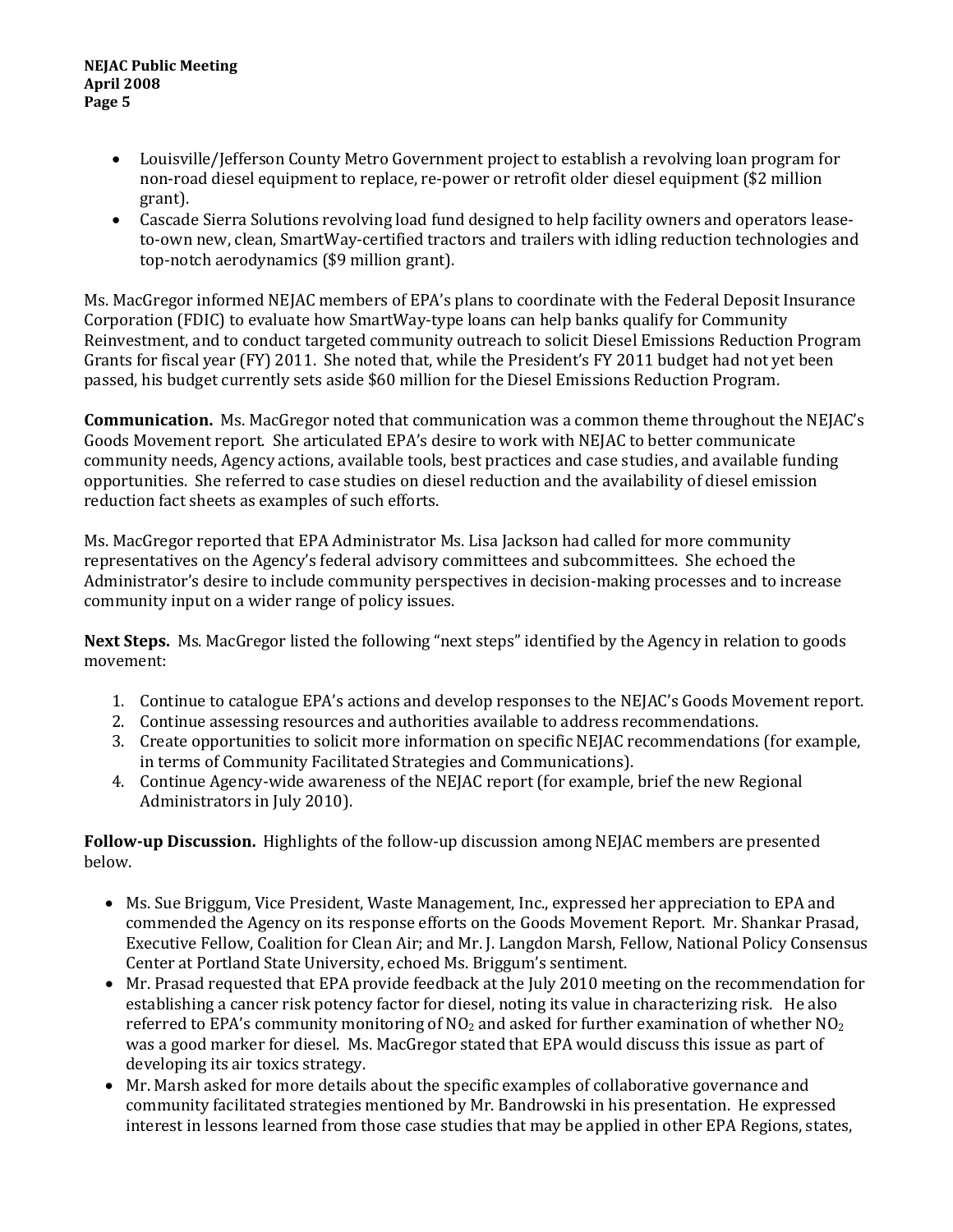and localities; and opportunities for additional work.

- At Mr. Marsh's request, Mr. Bandrowski committed to sending the draft matrix of EPA activities to the NEJAC members – and also to Mr. Omega Wilson, President, West End Revitalization Association, former member of the NEJAC and its Goods Movement Work Group – and engaging in follow-up discussions before the July 2010 meeting. Mr. Robinson agreed to coordinate these activities.
- Mr. Ridgway referred to Ms. MacGregor's statement that EPA had issued internal guidance for NEPA reviewers on dealing with impacts associated with diesel emissions. He asked whether this was "passive guidance" that reviewers would implement at their convenience. Ms. MacGregor explained that consideration of diesel and goods movement impacts as part of the NEPA review was at the request of the Office of Federal Activities and currently internal to the Agency.

## **3.0 Presentation on EPA's Office of Water School and Child Care Facilities Initiative**

Ms. Francine St. Denis, Environmental Scientist, EPA Office of Ground Water and Drinking Water (OGWDW), introduced Ms. Cynthia Dougherty, Director, EPA OGWDW, who delivered a presentation on EPA's Safe Drinking Water in Schools and Child Care Facilities Initiative. Ms. Dougherty referred to the similarly titled Powerpoint presentation, which had been distributed to the NEJAC members and preregistered participants prior to the teleconference call.

Ms. Dougherty acknowledged that public health professionals, school administrators, parents, and others were looking at tap water as a healthy and inexpensive alternative to bottled water and sweet beverages. As a result, she said, EPA is looking more closely at the quality of tap water at schools and child care facilities, some of which serve as public water systems (PWS).

Ms. Dougherty described schools and child care facilities in the U.S. using the following statistics:

- 99,000 public schools receive water from public supplier.
- 325,000 licensed child care facilities exist.
- 7,700 schools and child care centers are regulated by EPA as PWS.

She explained that schools designated as PWS are not hooked up to a town's PWS and instead provide water to students using their own water wells. She pointed out that EPA was interested in the challenges of such schools and child care facilities in meeting water quality standards, especially in terms of the microbial, lead, copper, and nitrate rules. She said that EPA's Offices of Drinking Water and Enforcement were coordinating to identify school and child care facility PWS, and those offices were working with EPA regions and states to ensure that violations are addressed. She added that EPA had prepared fact sheets and provided technical assistance tailored to such schools and child care facilities.

For schools that are served by a community or city PWS, Ms. Dougherty reported that the Agency was focusing its efforts on lead. She stated that lead was of particular interest to EPA because of known health effects of lead on children, including the potential for impaired mental development, Intelligence Quotient (IQ) deficits, shorter attention spans, and lower birth rates. She noted that these health effects may not be reversible or completely reversible.

Ms. Dougherty commented that lead in drinking water generally results from leeching from underground service lines or plumbing. She stated that EPA's lead rule now requires monitoring at homes to determine whether corrosion control is required and to gauge the effectiveness of corrosion control in systems that have demonstrated elevated levels of lead. She noted, however, that information is lacking on the presence of lead in tap water at schools.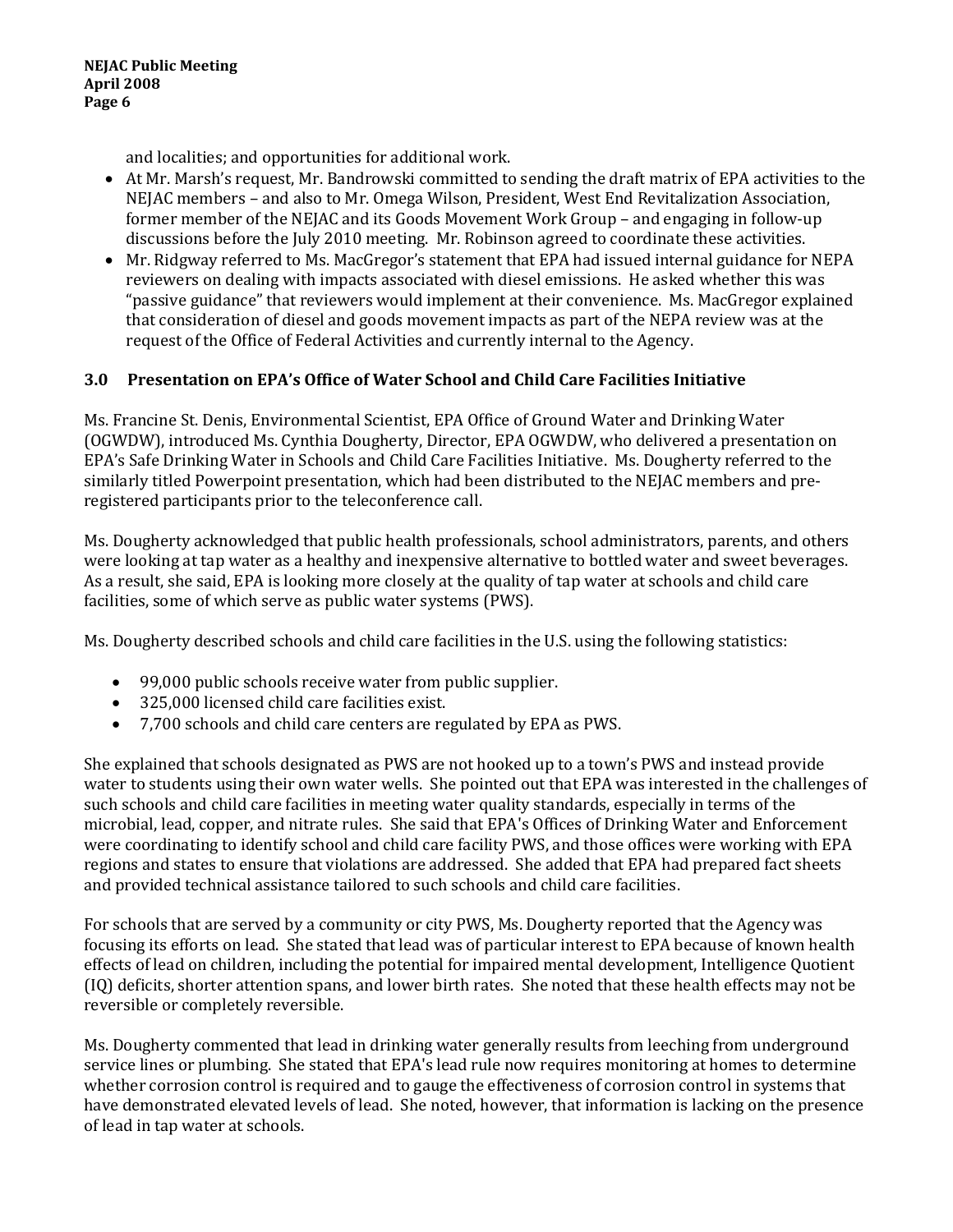**NEJAC Public Meeting April 2008 Page 7**

Ms. Dougherty introduced EPA's "Three T's (3T's)" for reducing lead in drinking water in schools and child care facilities:

- *Training* school and child care officials to raise awareness of the potential occurrences, causes, and health effects of lead in drinking water; assisting officials in identifying potential areas where elevated lead may occur; and establishing a testing plan to identify and prioritize testing sites.
- *Testing* drinking water in child care centers to identify problems and take corrective actions as necessary.
- *Telling* students, parents, staff, and the larger community about monitoring programs, potential risks, the results of testing, and remediation actions.

She reported that much work had been done to spread the word about the 3T's approach, including the distribution of information packets to schools and child care facilities. She noted that several states had already adopted the approach. She described the proposed "Adopt a School District" pilot project, which involves the following components:

- Provide funding for testing at the elementary schools in the adopted school district.
- Provide the school district the 3T's Toolkit.
- Develop a lesson plan for science classes on the proper procedure for testing school drinking water.
- Develop "plain English" fact sheets targeting facilities maintenance staff and including simple procedures for collecting water samples, cleaning aerators, replacing faucets with low lead options, and flushing after a school sits vacant (e.g., over summer).

According to Ms. Dougherty, the criteria for selecting a school district for the "Adopt a School" project include working with EPA regions to identify public water systems that serve schools and exceed the federal lead action level; reviewing blood lead level data from the Centers for Disease Control (CDC) to identify communities experiencing high blood lead levels relative to other parts of the country; looking more closely at low-income, minority, tribal, or otherwise vulnerable communities (such as OEJ's Showcase Communities); or a combination of these criteria.

In terms of EPA's efforts to provide training and guidance on this issue, Ms. Dougherty explained EPA's plans to do the following:

- Develop a Drinking Water Best Management Practices Guide for schools and child care facilities.
- Update EPA's drinking water school Web site, [www.epa.gov/safewater/schools,](http://www.epa.gov/safewater/schools) with new fact sheets, remediation decision trees, case studies, and a list of other resources.
- Develop on-line tutorials on how to implement the 3T's strategy and perform remediation, as necessary.

Based on the outcome of the Adopt-A-School pilot project, she described the National Lead Testing Challenge as a potential follow-up project that would involve the following activities:

- Partnering with educational associations to promote the implementation of the 3T's strategy.
- Partnering with drinking water utility organizations and state and federal agencies.
- Developing additional tools and outreach materials at schools (for example, in science programs).

Ms. Dougherty concluded her presentation by posing the following two questions to the NEJAC and requesting the Council's input: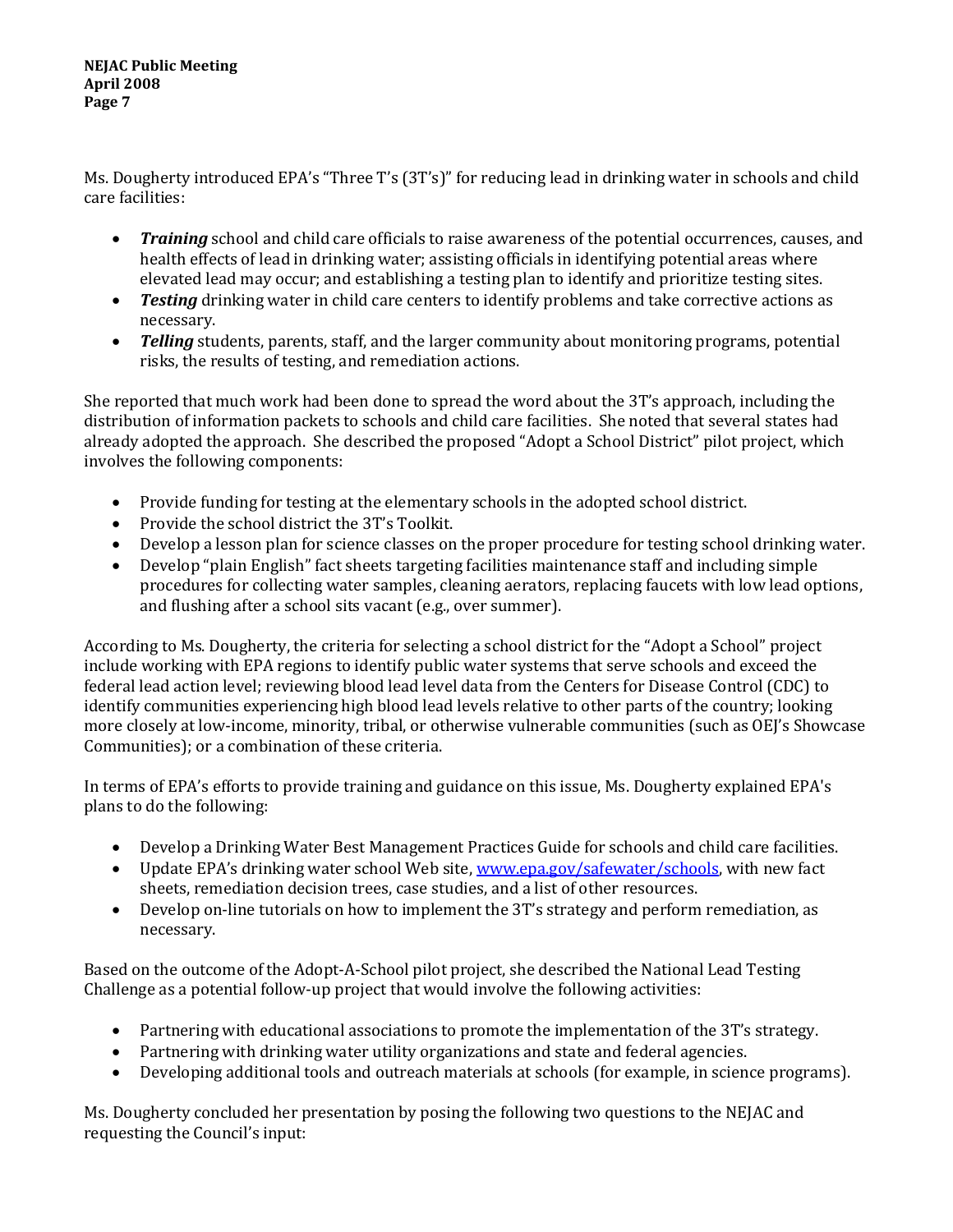- How can EPA enhance its proposed strategy for voluntary testing and monitoring of drinking water in schools and child care facilities?
- How should EPA engage communities, particularly minority and low-income communities, around this effort?

She also asked the NEJAC for feedback on the draft charge for a Work Group that would be formed to address these questions.

Highlights of the follow-up discussion among NEJAC members included the following:

- Ms. Patricia Salkin, Associate Dean and Director, Government Law Center, Albany Law School, mentioned that the Albany Law School had hosted a "Lead Roundtable" that gathered educators and others to discuss the psycho-educational effects and neurological damage related to lead exposure in a school district in Rochester, New York. Ms. Dougherty stated that EPA would partner with states on this Initiative and referred to EPA's Memoranda of Understanding (MOUs) with States to implement the 3T's. She added that federal and state regulations focus on water systems themselves and not schools.
- Ms. Salkin asked for clarification regarding EPA's interaction with state agencies that have jurisdictions over drinking water issues; and the difference between urban and rural drinking water systems that may not be considered PWS. Ms. Robinson acknowledged the role of state and tribal governments in this issue.
- Mr. Don Aragon, Executive Director, Wind River Environmental Quality Commission, stated that there are many Indian reservations in the west and midwest and that they are all located in rural areas. He reported that many tribal reservation schools obtain their drinking water from wells that are not regulated by EPA. Ms. Dougherty clarified that EPA regulates wells that serve at least 25 people for more than 60 days a year. She added that wells serving schools with more than 25 people would be regulated as PWS.
- Mr. Aragon acknowledged the Navajo Nation in Arizona as the only tribe in the U.S. that has full primacy over its safe drinking water program and noted that the reservation had many rural schools. Ms. Dougherty stated that Mr. Pete Silva, Assistant Administrator, EPA Office of Water, had recently toured the Navajo reservation to assess its drinking water situation, with particular focus on drinking water systems that serve schools.
- Ms. Robinson indicated that a NEJAC Work Group would be formed on this issue, and the work group would be comprised of several members, including two co-chairs who are current members of the Council. She said that purpose of the work group would be to respond to OGWDW's charge with a draft report that would be presented by the NEJAC during its November 2010 meeting in Kansas City. She asked anyone interested in serving on the work group to contact her or Mr. Bell within 2 weeks following the teleconference call. She added that EPA would seek candidates from the National Drinking Water Advisory Committee (NDWAC), Children's Health Protection Advisory Committee (CHPAC), and the states.
- Ms. Robinson and Ms. Dougherty requested that the NEJAC advise EPA on other issues that should be considered.

# **4.0 Updates from NEJAC Liaisons to Other Federal Advisory Committees**

Ms. Yeampierre and Mr. Aragon serve as NEJAC liaisons to the CHPAC School Siting Guideline Task Group and the Tribal Operations Committee, respectively.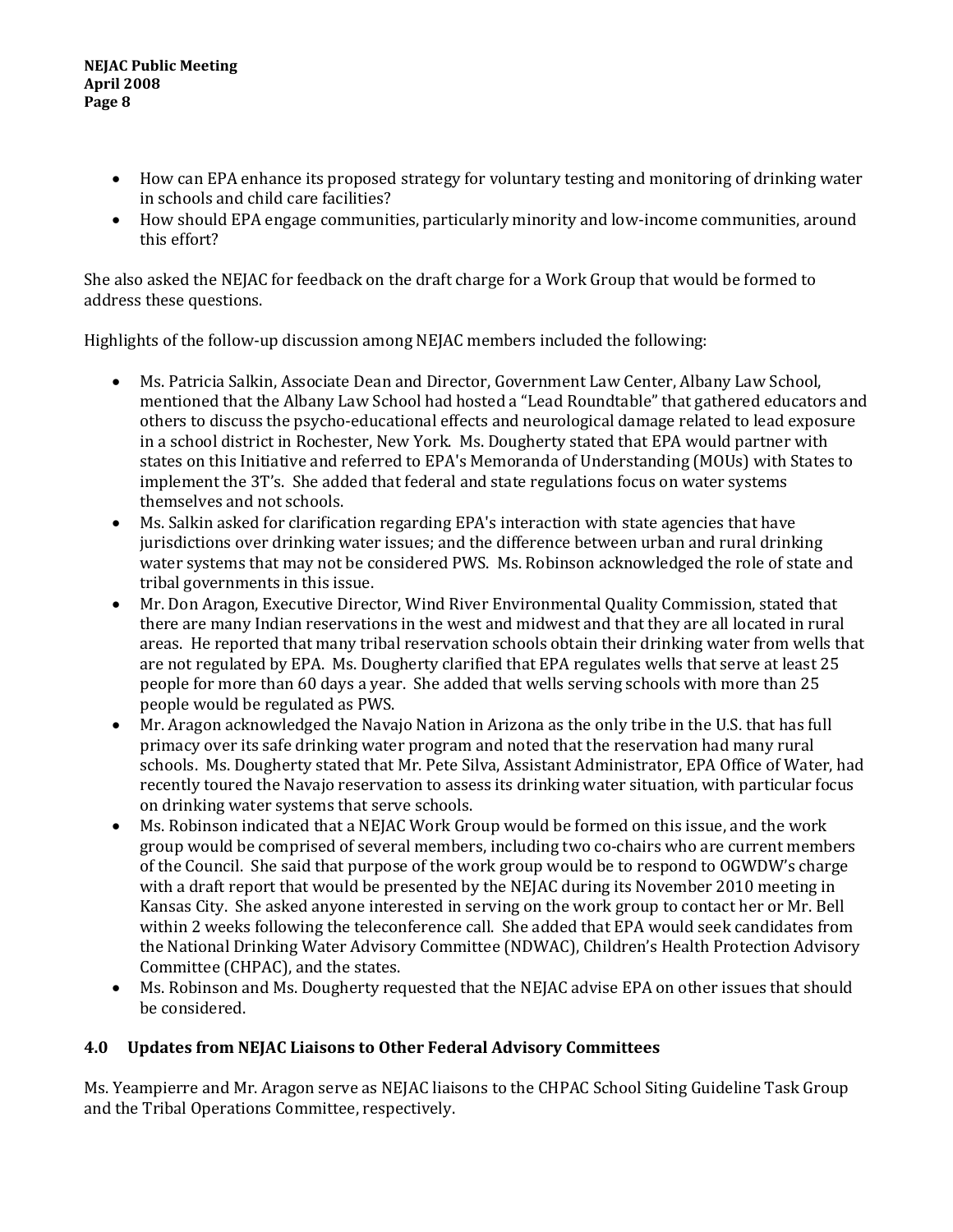## **4.1 CHPAC School Siting Guideline Task Group**

On Ms. Yeampierre's behalf, Ms. Robinson announced that the CHPAC School Siting Guideline Task Group had recently finalized and forwarded its report of recommendations to EPA Administrator Ms. Lisa Jackson. She said that feedback was expected within a few weeks. She added that Ms. Yeampierre would provide further updates at the next NEJAC meeting.

## **4.2 Tribal Operations Committee**

Mr. Aragon reported that, on March 29, 2010, EPA named Ms. Sadie Hoskie, Director of EPA Region 8's Water Program, as interim Acting Director of the American Indian Environmental Office. He noted that Ms. Hoskie had already held a meeting with the Tribal Caucus, during which the tribes identified the following five priority areas related to environmental issues on Indian reservations:

- 1. Clean air and global climate change. Mr. Aragon stated that this issue was prompted by the impact of rising sea levels on native shoreline villages in Alaska and drought conditions that are drying water wells on reservations in the lower 48 States.
- 2. Clean and safe drinking water. Mr. Aragon indicated that the Tribal Caucus had participated in the development of EPA's Strategic Plan and set goals for 2015 that included reducing the number of Indian homes without safe drinking water by 15 to 20 percent.
- 3. Land preservation and restoration. Mr. Aragon referred to illegal dumping as a serious solid waste problem in rural areas. He said that the tribes require EPA assistance in curbing illegal dumping and developing solid waste management plans that would give Tribes the authority to regulate this activity.
- 4. Healthy ecosystems and communities. Mr. Aragon cited population expansion as a challenging issue for most Indian reservations throughout the U.S. due to its affects on the ecosystem and old public utilities infrastructure, such as water and sewer lines. He reported that EPA Region 8 was assessing private home septic tanks throughout Indian country and noted that most Indian reservations do not have sewage lagoon treatment facilities. He added that there is a problem with squatters who park trailers in open areas and drill their own water wells and septic systems. He said that the increasing amount of septic sewage was affecting the quality of ground water, rivers, and streams. Mr. Aragon announced that EPA Region 8 – which serves Wyoming, Montana, North Dakota, South Dakota, Utah, Colorado, and 27 Tribal Nations – would be holding community meetings with state, tribal, and environmental representatives throughout the region in June 2010.
- 5. Compliance and Environmental Stewardship. Mr. Aragon projected that this issue would become increasingly important on Indian reservations in the next 20 years. He noted that, due to Tribal Sovereignty, Indian Tribes would soon operate their own environmental programs, similar to the Navajo Nation assuming primacy of their drinking water program. He added that Tribes would be increasingly engaged in issuing permits and other tasks that currently fall under the purview of EPA. Mr. Aragon reported that there was a push for the development of Direct Implementation Cooperation Agreements (DICAs), which involves the help of EPA in the Tribes' management of the ecosystems, as well as enforcement and regulatory activities on reservation lands.

Mr. Aragon noted the Network Exchange Program as another important area for the Tribes. He explained that this program involves the transfer of real-time environmental data from the Tribes to the Agency's Office of Environmental Information, which allows EPA to evaluate the living conditions on Indian reservations. He urged EPA to continue funding the Network Exchange Program to facilitate identification of areas where efforts and resources should be concentrated.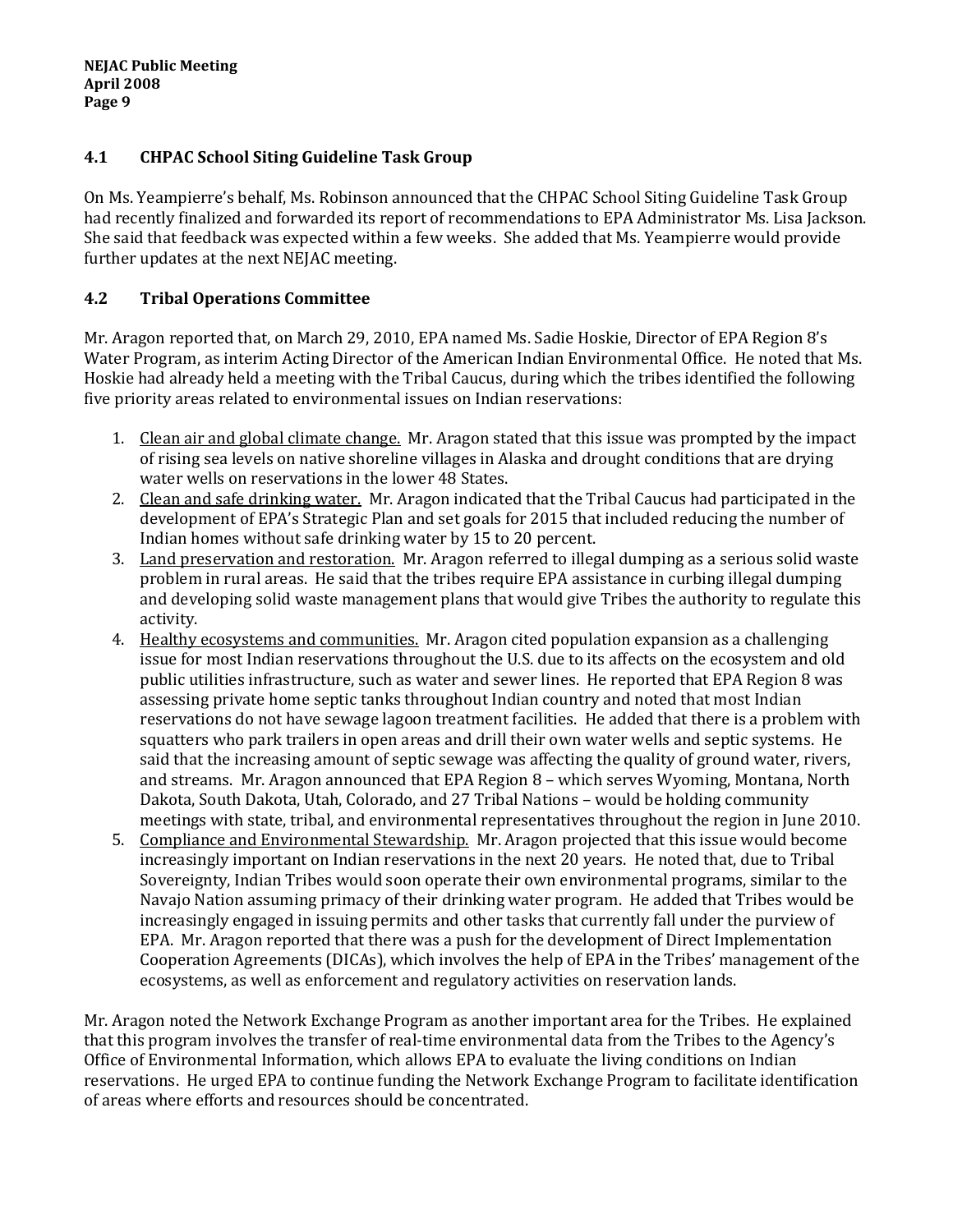Ms. Robinson thanked Mr. Aragon for his thorough report and added that the NEJAC should discuss how to reflect these issues in the Council's work.

# **5.0 Update on the July 2010 NEJAC Meeting**

Ms. Robinson announced that the next face-to-face meeting of the NEJAC would take place in Washington, D.C., at The Fairfax Embassy Row during the last week in July 2010. She stated that the exact dates had not yet been determined, but NEJAC members should plan for a minimum of three days, including two full days of meetings and an evening public comment session. She added that there would be an orientation period for current and new members of the NEJAC, during which Council members would discuss roles and expectations of the NEJAC and EPA; consensus-driven deliberation; and the Council's Bylaws, among other topics.

On Ms. Yeampierre's behalf, Mr. Ridgway expressed the desire to bring youth-oriented activities to the meeting as well.

# **6.0 Public Comment Period**

Ms. Robinson began the public comment period by explaining the process and asking public commenters to limit their statements to five minutes to allow adequate time for others to speak. Mr. Ridgway expressed his apologies in advance for mispronouncing anyone's name.

Sections 6.1 through 6.7 summarize the verbal comments presented. Section 6.8 lists the individuals who did not speak but submitted written comments. Written comments are included in Attachment A. Exhibit 2 lists the individuals who provided verbal and written public comments.

# **6.1 Mr. Carl Wassilie, Alaska's Big Village Network**

Mr Carl Wassilie, Biologist, Alaska's Big Village Network, introduced himself as representing the Yup'ik people in western Alaska and currently living in Anchorage. He stated that Alaska's Big Village Network was creating "communities of inclusion" for those who are disproportionately affected by industrial pollution and global fallout in the Arctic. He stated that significant environmental issues were facing coastal communities and reported that over 20 tribal communities were "sinking into the permafrost and being impacted by massive changes" in the river systems. He made a distinction between village-based tribal communities and city-based for-profit tribal corporations.

Mr. Wassilie noted a lack of understanding among industry and EPA about living, tribal cultural resources; and a lack of communication between tribal villages and industries that affect them. He said that migratory birds, salmon, and marine mammals such as whales pass through various regions and jurisdictions on the West Coast, North Pacific, Bering Sea, Chukchi Sea, and Beaufort Sea. He reported that river systems were being affected by the construction of pipelines and roads, mining activities, and the increase in barge traffic. He expressed concern that, combined with climate change impacts, the environmental impacts experienced by Alaskan Tribes were significant. Mr. Wassilie expressed further concern about the "lack of translation protocols for indigenous-speaking rural communities;" the "manipulation of industry data"; the "lack of transparency on industrial technical processes;" and the "lack of funding for community groups such as indigenous peoples."

Mr. Wassilie also expressed concern about the the State of Alaska's "inability" to manage industrial permits. He referred to EPA's transfer of regulatory authority to the state for the National Pollutant Discharge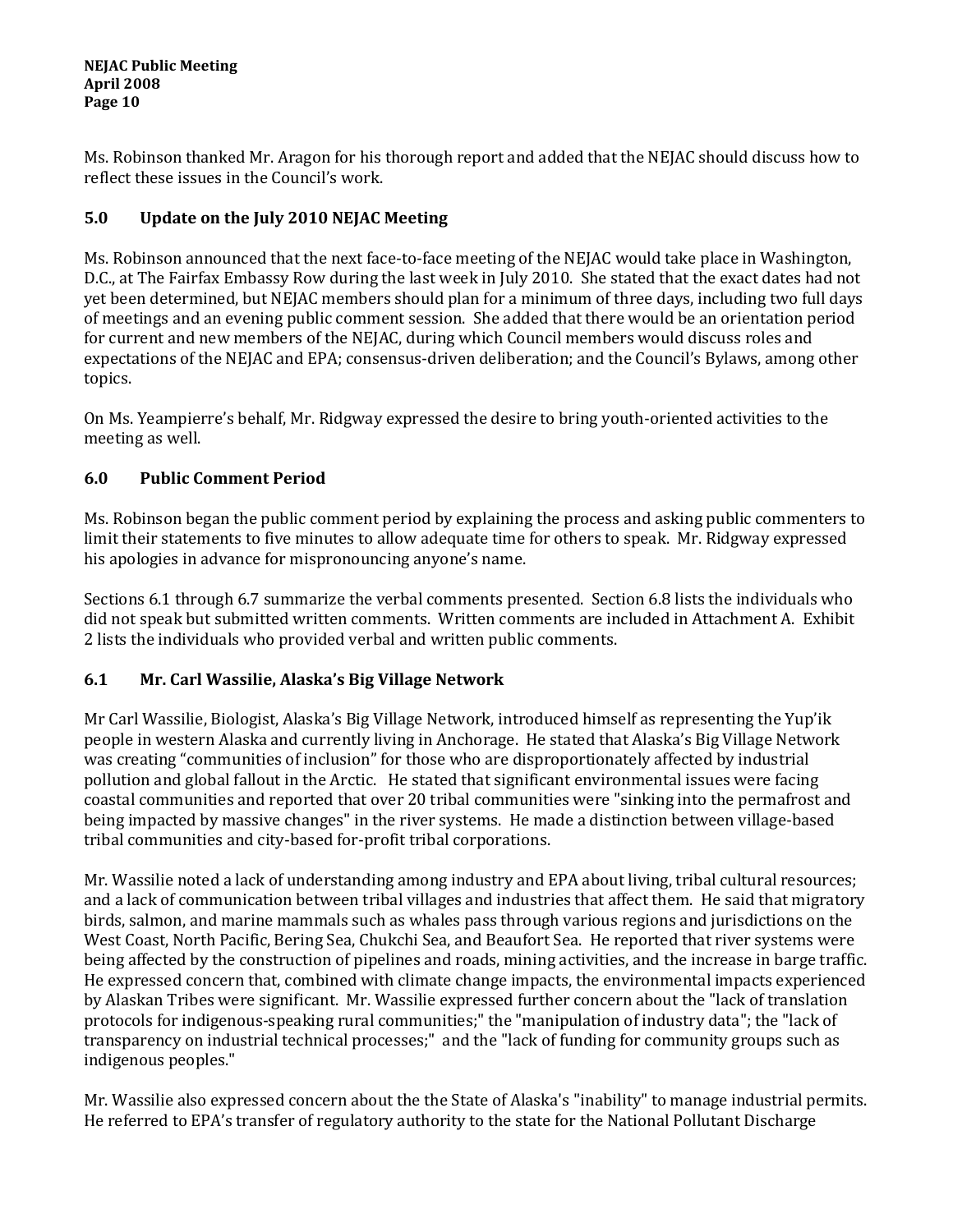Elimination System (NPDES) and predicted that the state would not engage in adequate consultation with tribal governments.

Mr. Wassilie said he hoped NEJAC would help in increasing communication with, and obtaining funding for, tribes in terms of addressing industrial permitting. He also submitted written comments that are provided in Attachment A.

Mr. Ridgway thanked Mr. Wassilie for his time and the information he shared. He committed to following up with EPA regarding Mr. Wassilie's statements.

# **6.2 Mr. Omega Wilson, West End Revitalization Association**

Mr. Omega Wilson, President, West End Revitalization Association, began by expressing his concern for Ms. Yeampierre and hope that she would rejoin the group soon. He introduced himself as a "recently retired community perspective" of the NEJAC and a member of the Council's Goods Movement Work Group. He stated, on behalf of community and tribal members, that he was pleased with the efforts of Ms. MacGregor and her colleagues on their progress in addressing the recommendations presented in the Goods Movement report.

Mr. Wilson acknowledged the support of community, tribal, and veteran leaders dealing with goods movement issues and community supporters from various parts of the country that participated in the Conference on Environmental Justice, Air Quality, Goods Movement, and Green Jobs; and the NEJAC meeting in New Orleans, Louisiana, in January 2010. He noted that many were expected to also be present at the NEJAC meeting in Washington, D.C., in July 2010.

He asked the following two questions of the EPA presenters:

- 1. "Where is the multimedia inclusion in the goods movement policy recommendation?" He acknowledged that, while air quality was the original intent of the Work Group's recommendations, other media such as water and soil were also affected by goods movement activities.
- 2. "What is going to be the administrative trigger to the operationalization of the goods movement policy relative to a timetable, funding of activities, and ground-level interaction with community members?"

Mr. Ridgway deferred to Ms. Robinson to confirm that Mr. Wilson's questions would be directed to Ms. MacGregor and her colleagues to address. Ms. Robinson confirmed that Mr. Wilson's questions would be forwarded to Ms. MacGregor and Mr. Bandrowski for their response.

# **6.3 Ms. Andrea Hricko, University of Southern California**

Ms. Andrea Hricko, Associate Professor, University of Southern California, said that she served as a member of the NEJAC's Goods Movement Work Group. She urged for EPA and the Federal Highway Administration (FHA) to address the near-highway exposure issues of transportation projects. She reported that there were several ongoing goods movement projects in Los Angeles, California, that were directly related to expansion of the ports. She stated that FHA had delegated its authority to the California Department of Transportation (CalTrans), which she described as having "sat idly by as projects are approved that will impact people living in close proximity." She recommended revision of the FHA's interim guidance to include a rule that requires evaluation of near-roadway impacts of new infrastructure projects.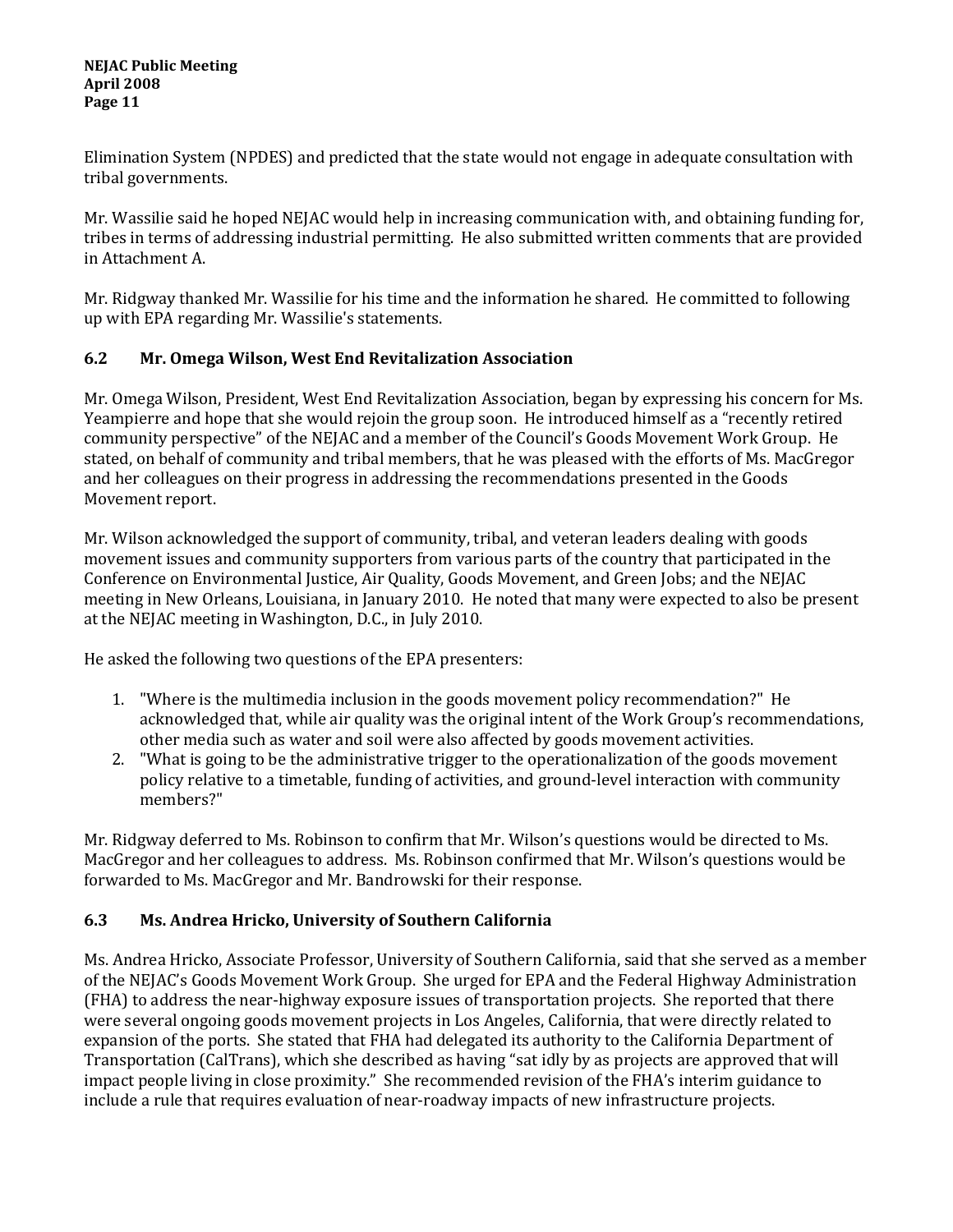Ms. Hricko added that, in reference to the community monitors for  $NO<sub>2</sub>$ , that 16 percent of U.S. housing units are located within 300 feet of a major roadway or railroad or airport. She commented that this population of about 48 million people likely includes a much higher percentage of non-white and economically disadvantaged people. She urged EPA to take "aggressive action" to protect such communities from potential health risks associated with new roadway developments and road widening projects, especially with respect to diesel exposure. She also recommended monitoring of other pollutants, in addition to  $NO<sub>2</sub>$ , at port and rail areas.

Ms. Hricko acknowledged a large media campaign underway by the American Association of Railroads and others to promote freight rail and urged EPA to closely monitor rail yard activities and their affects on the surrounding neighborhoods.

Ms. Hricko expressed the following additional sentiments and recommendations in her comments:

- 1. Each EPA region should develop a goods movement team and identify a contact person to whom members of the public can turn to discuss goods movement issues.
- 2. The partnership between EPA and HUD should address near-roadway affects in addition to walkability issues.
- 3. EPA should address the clearinghouse for best alternative technologies for reducing emissions when moving cargo containers, which was recommended in the NEJAC Goods Movement Report.

## **6.4 Mr. Angelo Logan, East Yard Communities for Environmental Justice**

Mr. Angelo Logan, Co-Director, East Yard Communities for Environmental Justice, stated that his organization was located in the City of Commerce area of East Los Angeles. He added that he was also a member of the NEJAC's Goods Movement Work Group. He expressed the following sentiments and recommendations in his comments:

- 1. Urgent action is needed to reduce exposure to air emissions in affected communities. Mr. Logan acknowledged that EPA was working hard to address the Work Group's recommendations, but he stressed the urgency of dealing with the health consequences of exposure from air emissions from goods movement activities. He noted the Ports of Los Angeles and Newark as having "enormous amounts of activity."
- 2. Support is needed for a community-facilitated strategy and multi-agency collaboration in projects involving goods movement activities, and the sharing of resources from stakeholder agencies such as the Department of Transportation.
- 3. EPA should list diesel exhaust as a hazardous air pollutant. He suggested that the Science Advisory Board and EPA's National Center for Environmental Assessment coordinate on whether there was sufficient scientific evidence to generate a cancer risk factor.

## **6.5 Dr. Christine Chaisson, The LifeLine Group**

Dr. Christine Chaisson, Director, The LifeLine Group, introduced her group as a 501(c)3 organization providing technical assistance and free software tools for exposure and risk assessment. She indicated that, over the past 10 years, the LifeLine Group had supported risk assessment initiatives by EPA's Office of Prevention, Pesticides, and Toxic Substances; Health Canada; Centers for Disease Control; State of Alaska; World Health Organization; and similar government groups.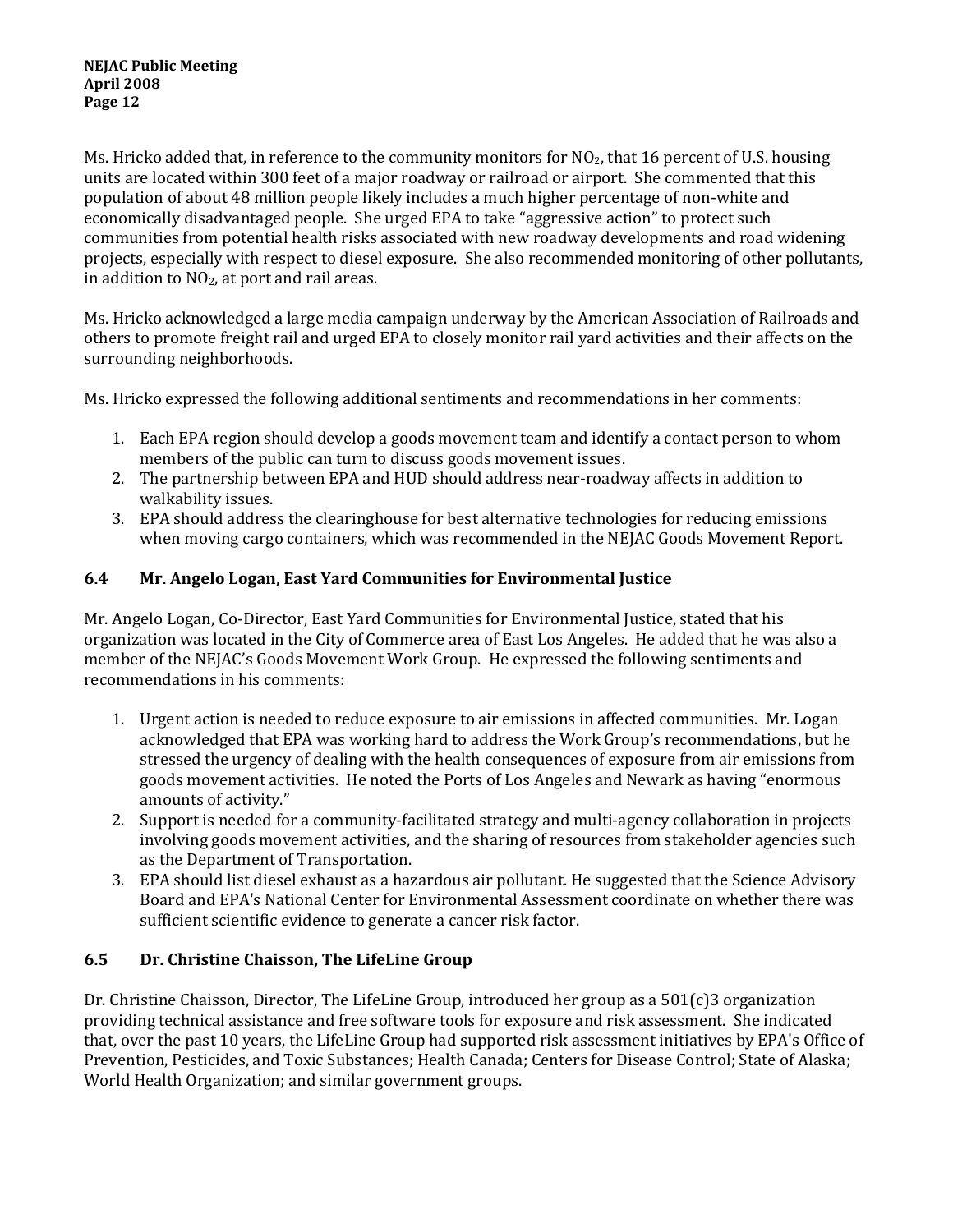According to Dr. Chaisson, the purpose of her public comment was to make the public aware of such resources. She emphasized that risk assessments offer a linkage between contamination in, and exposure to, the medium relevant to the community. She noted that the absence of such a linkage minimizes the impact of stakeholder groups in the decision making process. She added that a good exposure assessment and risk assessment "optimize their ability to…have attention brought and also to optimize the idea that the risk mitigation strategies do indeed address the relevant issues within that community."

Dr. Chaisson asserted that environmental justice communities, including tribes, do not live a "general U.S. typical lifestyle." She noted that, until recently, risk assessment tools had incorporated assumptions that reflect "nice, suburban lifestyle but are not appropriate for…what we'll call 'atypical communities.'" She identified the following free resources available to the public:

- Exposure and risk assessment community-based models that consider potential health impacts from chemicals in "personal spaces," including diet, drinking water, and other media relevant to the communities of concern.
- Databases and tutorials that deal with many tribal groups or communities in Alaska, the Arctic, and the Southwest; and Mexican-influenced communities. Dr. Chaisson noted that these tools could be useful in augmenting the GIS-based models or decision tree systems that help interpret monitoring results and potential health effects.

She concluded by directing inquiries to the Web site, [www.thelifelinegroup.org;](http://www.thelifelinegroup.org/) or to her directly at cfchaisson@thelifelinegroup or 703-978-8496.

Dr. Chaisson also submitted written comments that are provided in Attachment A.

# **6.6 Ms. Debra Ramirez, Mossville Environmental Action Now; Citizens Against Contamination**

Ms. Debra Ramirez, Mossville Environmental Action Now and Citizens Against Contamination, introduced herself as the founder of both organizations. She provided her address,1313 6th Avenue, in Lake Charles, Louisiana; her phone number, 337-656-5719; and her e-mail address, [smokerabbit331@yahoo.com.](mailto:smokerabbit331@yahoo.com) She expressed concern about the burden of toxic chemicals on the body and the effects of toxic pollutions in communities located next to polluting industries.

Ms. Ramirez stated that she, like her parents, was born from "toxic parents" in Mossville. She described the Mossville community as being "in the belly of the womb of a mother who is surrounded by toxic polluting industrial polluters." She stated that continuous exposure to chemicals like dioxin, lead, and mercury had created a consistent body burden for over 80 years for the residents of Mossville. She noted that these chemicals were stored in fat tissue, bones, muscle, semen, brain tissue, and organs.

Ms. Ramirez said that body burden testing could help reveal individual, unique chemical loads. She reported that 28 people from Mossville who were tested demonstrated unique dioxins in their blood three or four times higher than the national average. She added that at least 700 contaminants were detected, most of which had been well-studied, and known to harm human health, trees, water sources, soil, automobiles, and houses. She added that there are no longer gardens, schools, banks, or other businesses in Mossville.

Ms. Ramirez stated that toxic chemical explosions and releases from industry and waste sites were destroying her community's homes, making residents and their children sick. She added that the "double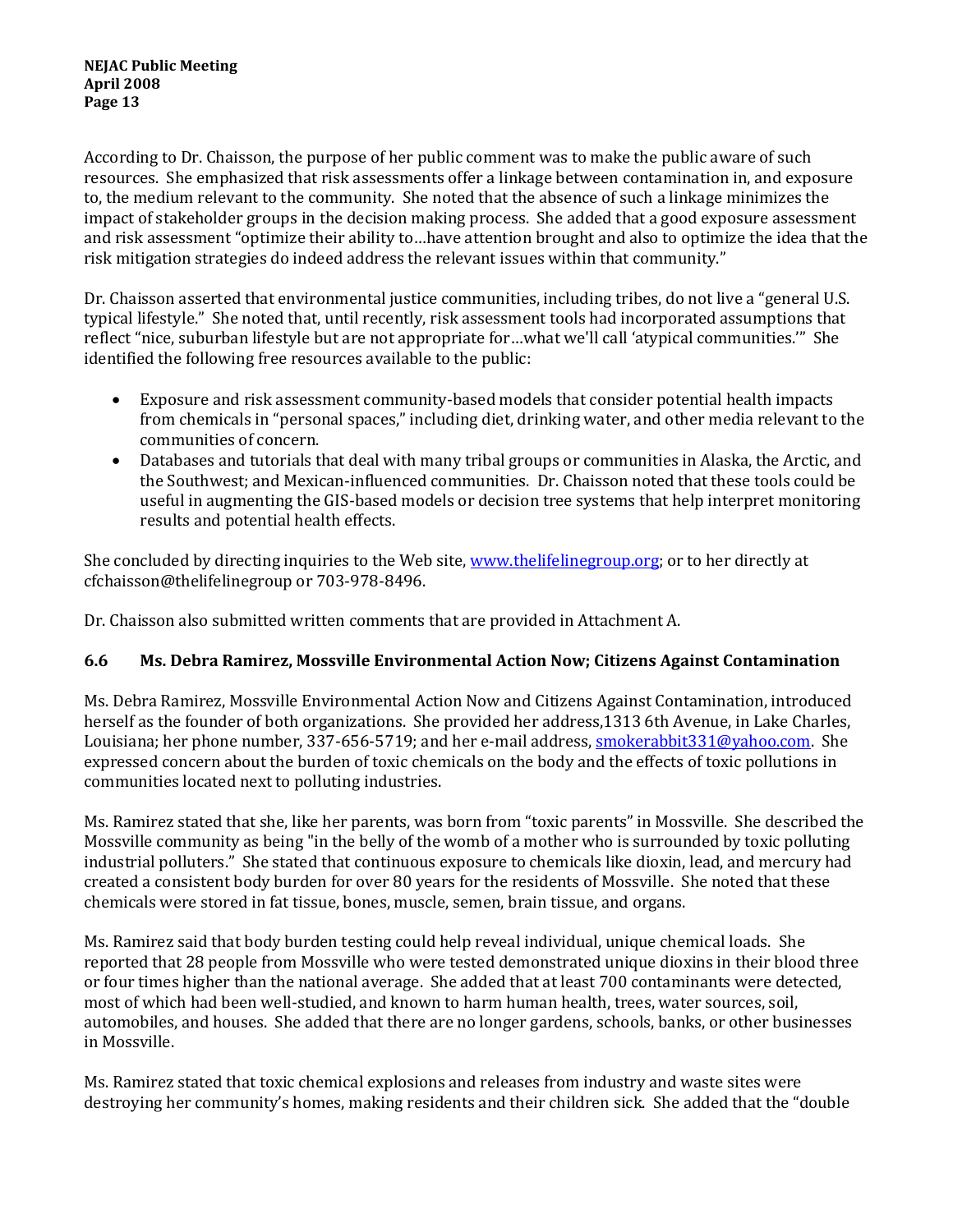burden of spills and releases" contribute to higher cancer rates, heart disease, developmental disorders, and toxic trespass in Mossville.

She provided the following recommendations:

- 1. Create a classification system that eliminates exposures to known toxic chemicals in umbilical cord blood.
- 2. Require manufacturers to review new chemicals and their effects before release into the market.
- 3. Designate funds to research safer alternatives.
- 4. Identify less toxic and non-toxic options for pregnant women, women, children, elderly, and lowincome communities of color, with community participation and consultation.

Ms. Ramirez concluded by stating that she appreciated the "marriage" between government and community, adding that communities around the world "only have one water, one air and one land."

Mr. Ridgway requested that Ms. Ramirez submit her comments electronically. Her written comments are provided in Attachment A.

## **6.7 Ms. Robina Suwol, California Safe Schools**

Ms. Robina Suwol, Executive Director, California Safe Schools, described Central 13 Elementary School, a Title 1 school in an environmental justice community, as an example of lingering challenges and environmental problems despite strict regulatory oversight and close coordination with the school district. She reported that the Central 13 School was being built above ground water contaminated with solvents (such as tetrachloroethylene) and gasoline compounds (such as methyl tertiary-butyl ether). She noted the complex nature of the 3-acre site and its vicinity, with an adjacent gas station that had been leaking gasoline, active oil drilling with injection wells, an operating oil pipeline, and other sources of contamination that include, but are not limited to, furniture repair, auto repair, and degreasing operations.

Ms. Suwol expressed concern that construction of the school was taking place without a full understanding or removal of the original source of the contamination. She said that any new soil brought in [during construction] could become contaminated as ground water rises and falls. She stated that, from her understanding, no vapor intrusion control was in place nor was there a continued monitoring plan. She expressed hope for more protective measures in the process of selecting school sites.

With respect to EPA's charge to the NEJAC on the Safe Drinking Water in Schools and Child Care Facilities Initiative, Ms. Suwol stressed that lead poisoning is irreversible and urged EPA to take precautionary measures and impose mandatory (instead of voluntary) procedures on school districts to ensure safe drinking water at schools.

## **6.8 Written Comments**

The following individuals submitted written statements for the public comment period, but they were not present to speak during the meeting:

- Mr. Michael Duenas, Associate Director, Health Sciences and Policy, American Optometric Association
- Mr. John G. Buddy Andrade, Executive Director, Old Bedford Village Development, Inc.
- Mr. Colin Miller, Green Assets Fellow, Green Assets Program, Greenlining Institute